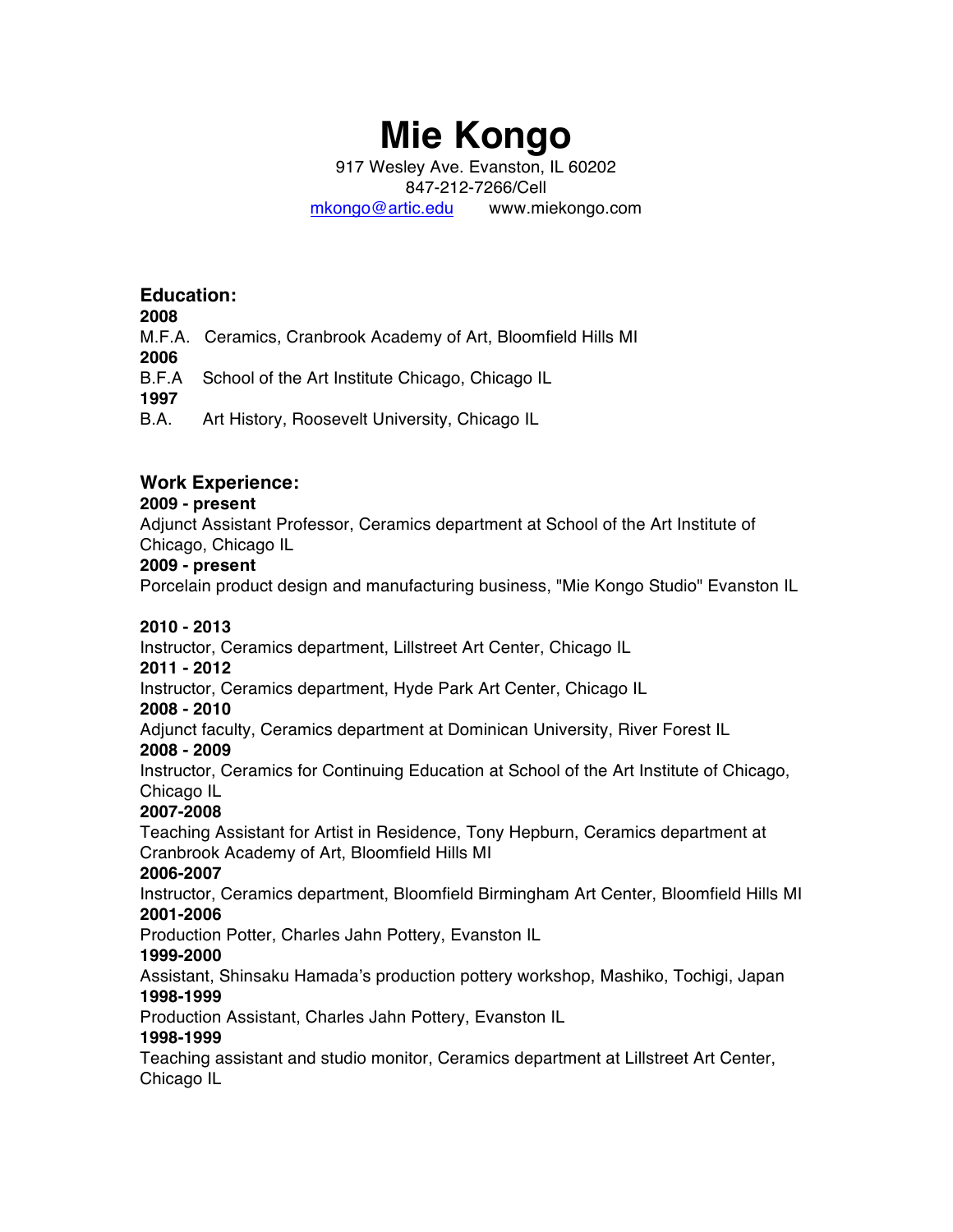# **Exhibition: 2017** Dan Devening Project, Chicago, IL (forthcoming)

Arts and Literature Laboratory, Madison, WI (SOLO) (forthcoming)

4<sup>th</sup> Ward Project, Hyde Park, Chicago, IL (SOLO) (forthcoming)

# **2016**

"*Holiday Show*" Lillstreet Art Gallery, Chicago, IL

"*10x10x10 Tieton*" Tieton Arts and Humanities, Tieton, WA

"*Beyond Function*" Arts and Literature Laboratory, Madison, WI

"*code/switch*" Fundraising Gala, Woman made gallery, Chicago, IL

## **2015**

"*Let there be light 2015*" Lillstreet Art Gallery, Chicago, IL

*"Multiples*" SHoP(Southside Hub of Production) Hyde Park*,* Chicago, IL

"*18th International Open*" Woman Made Gallery, Chicago, IL

"*Reformat: Digital Fabrication in Clay*" with Andy Brayman, Del Harrow, Tom Lauerman, & Mie Kongo, Lillstreet Art Gallery, Chicago, IL

## **2014**

"*Let there be Light 2014*" Lillstreet Art Gallery, Chicago, IL

"*Circle in A Square*" – Sarah Nishiura, James Kao & Mie Kongo, Hyde Park Art Center, Chicago, IL

"*Fundraising Gala*" Museum of Contemporary Art Detroit, Detroit MI

"*Starwalker*" Threewalls' Annual Gala, participating in the "The Salon Series" exhibit curated by John Coyle Steinnbrunner at Mana Contemporary, Chicago, IL

"*Midwestern Educators and Students Exhibition*" Lillstreet Art Gallery at National Council on Education for the Ceramic Art, Milwaukee WI

"*Art in Motion 2014*" Rehabilitation Institute of Chicago, Chicago, IL

# **2013**

"*Fundraising gala*" Museum of Contemporary Art Detroit, Detroit MI

*"In the Cast"* Trax Gallery, Berkeley CA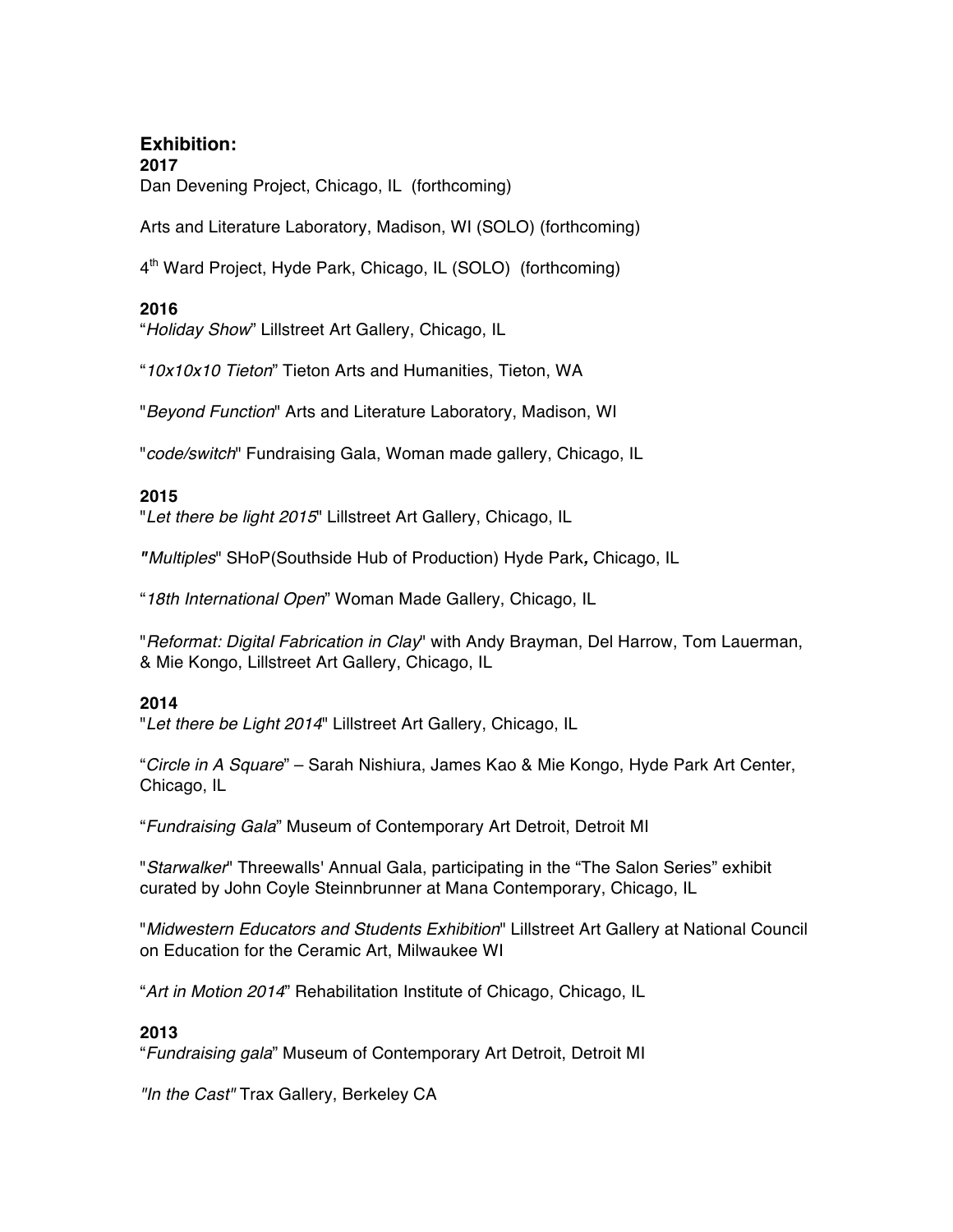*"Intonation 2013"* Deidesheim, Germany

*"Roaring into our twenties"* Woman Made Gallery Annual Gala at Salvage one, Chicago IL

*"Northern Trust: Celebrating Black History Month and Women's History Month"* Curated by Woman Made Gallery, Northern Trust Bank, Chicago IL

*"Collective Conversations in Clay: Chocolate Soirée"* Curated by Gina Hutchings, in conjunction with "Salon Series" with J.C. Steinbrunner, Bridgeport Art Center, Chicago IL

*"ArtWork6"* Sullivan Galleries, School of the Art Institute of Chicago, Chicago IL

# **2012**

*"I saw the light was on"* Heuser Art Center, Bradley University, Peoria IL (SOLO)

*"I saw the light was on"* Gallery Uno, Chicago IL (SOLO)

*"15th International Open Group Exhibition"* Woman Made Gallery, Chicago IL

## **2011**

*"Data in Data out"* Walsh Gallery at Seton Hall University, South Orange NJ

*"I saw the light was on"* - Final presentation at European Ceramic Work Center, 's-Hertogenbosch, Netherland

"*Abacus Asleep*" with James Kao, Sarah Nishiura and Mie Kongo, Art Igloo, www.artigloo.com

## **2010**

*"(infra)structure"* Matthew Messmer & Mie Kongo, The Edge Gallery, Chicago IL

*"Art... A Catalyst for Change?"* The Daimler Financial Services, Farmington Hills MI

## **2009**

*"ARCO '09"* Galeria Leyendecker, Madrid, Spain

## **2008**

*"New Wave"* Curated by Christian Viveros-Faune, Galeria Leyendecker, Tenerife, Spain

*"(re)Vision"* Fine Art Department Faculty Exhibition, O'Connor Art Gallery, Dominican University, River Forest IL

*"Art... A Catalyst for Change?"* The Daimler Financial Services, Farmington Hills MI

*"New Insight"* NEXT Art Fair, curated by Sarah Krepp, Chicago Merchandise Mart, Chicago IL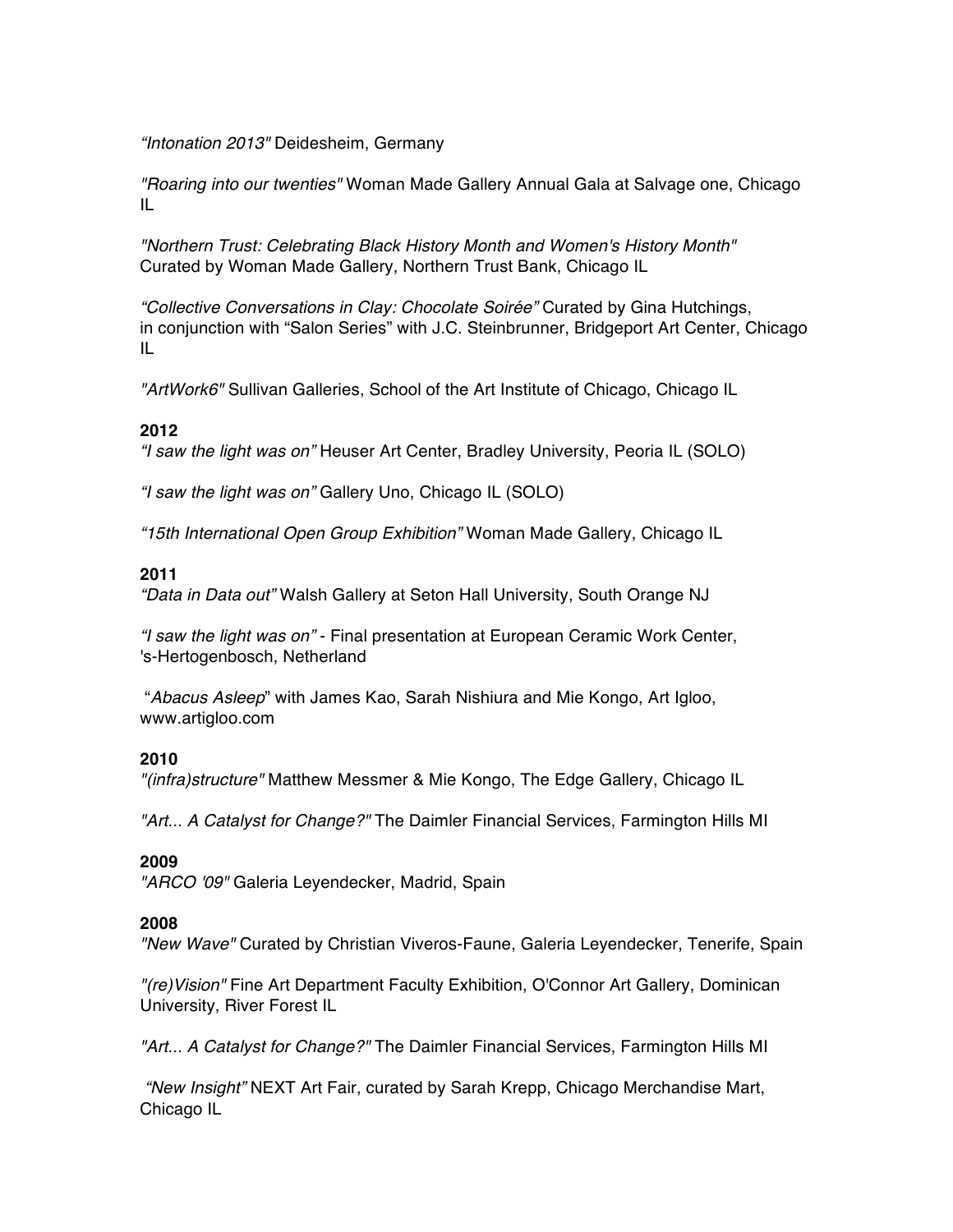*"Exit"* Forum Gallery, Cranbrook Academy of Art, Bloomfield Hills MI

*"Here and Now"* Graduate Degree Exhibition at Cranbrook Art Museum, Bloomfield Hills, MI

*"Annual Chair Show"* Forum Gallery, Cranbrook Academy of Art, Bloomfield Hills MI

## **2007**

*"The Ceramics Forum 2007"* Calder Art Center, Grand Valley State University, Allendale MI

*"Exquisite Narratives"* Forum Gallery, Cranbrook Academy of Art, Bloomfield Hills MI

#### **2006**

*"Juried Chair Show"* Bob's Classic Kicks, Detroit MI

*"Annual Chair Show"* Forum Gallery, Cranbrook Academy of Art, Bloomfield Hills MI

*"Squeaky Clean"* Forum Gallery, Cranbrook Academy of Art, Bloomfield Hills MI

*"Undergraduate Exhibition"* School of the Art Institute of Chicago, Chicago IL

*"Corporate Creativity"* Parsons Consulting, Chicago IL

*"30/30 Show"* Lillstreet Art Center, Chicago IL

#### **2004**

*"Charles Jahn & Mie Kongo"* Lillstreet Art Gallery, Chicago IL

#### **2003**

*"Craft National 2003"* Lancaster Museum of Art, Lancaster PA

*"Forms and Shapes: Cup"* AKAR Design, Iowa City IA

*"11th Annual Strictly Functional Pottery National"* Southern Market Center, Lancaster PA

*"Gallery Artists Exhibition"* Red Star Gallery, Kansas City MO

#### **1998**

*"TWO: F Show"* 2010 S. Wabash, Chicago IL

# **Residency&Award:**

**2016** Award winner, "*10x10x10 Tieton*" Tieton Arts and Humanities, Tieton, WA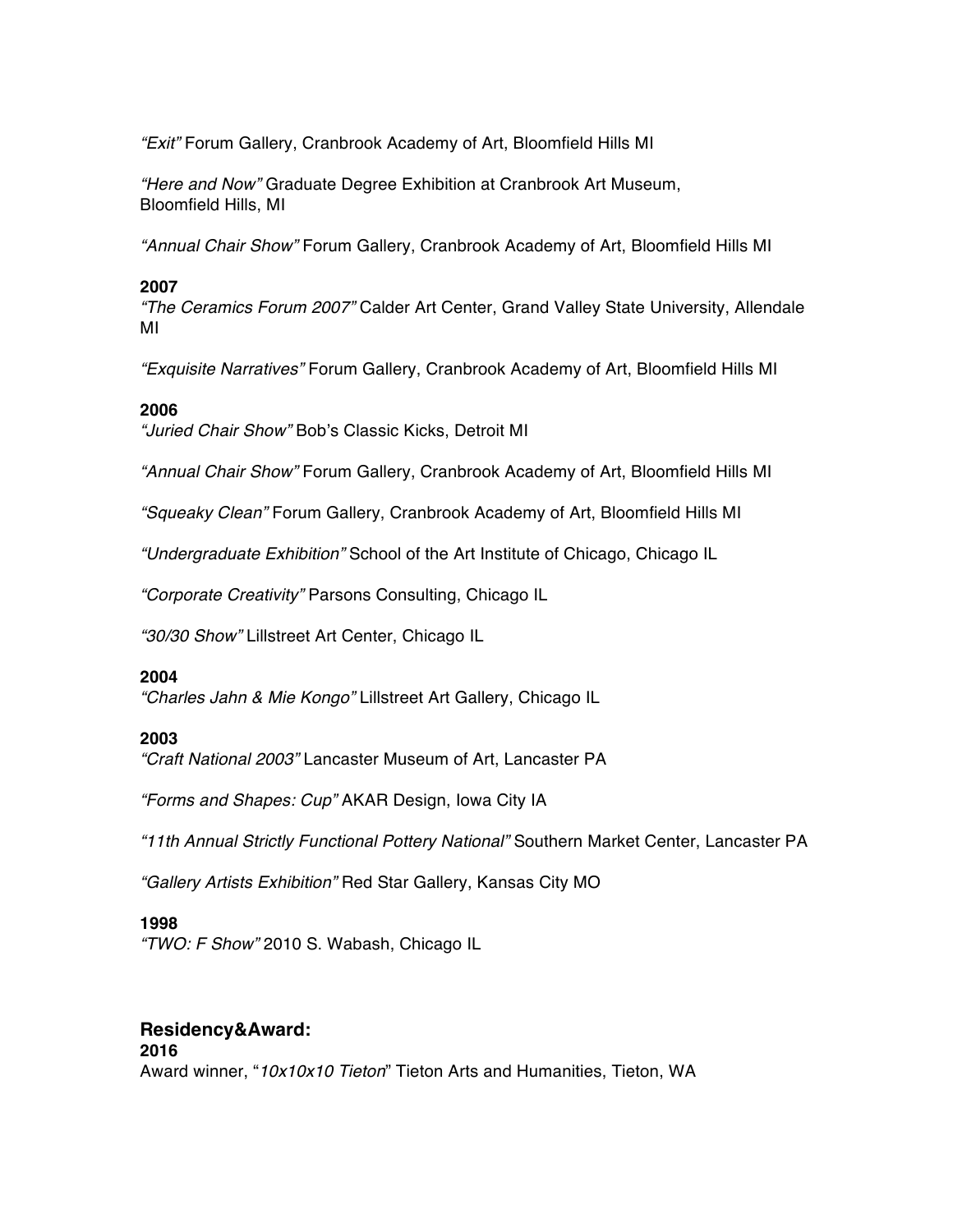**2016**

Award winner, "*Beyond Function*" Arts and Literature Laboratory, Madison, WI

## **2014**

Art/Design Nexus Team Teaching Award 2015-16 for "Ceramics + Architecture: Digital Sculpting" with Mary English (Architecture) at School of the Art Institute Chicago, Chicago, IL

# **2014**

First prize, "*Art in Motion 2014*" Juried by James Rondeau, Chicago IL

# **2013**

International Ceramic Symposium *"Intonation 2013"* Deidesheim, Germany

# **2011**

Artist in Residence, European Ceramic Work Center, 's-Hertogenbosch, Netherland

## **2006**

BFA Fellowship Competition, School of the Art Institute of Chicago, Chicago IL

## **2000**

Artist in Residence, Shigaraki Ceramics Work Center, Shiga, Japan

## **Review:**

## **2016**

Tone Madison, "Function" in constant Flux' by Sarah Witman, June 12<sup>th</sup> 2016 http://www.tonemadison.com/articles/function-in-constant-flux/

## **2012**

Daily Serving, An International Publication for Contemporary Art, October 30<sup>th</sup> 2012 Solo show review - *"I saw the light was on by Mie Kongo"* by Ruth Hodgins, http://dailyserving.com

# **Collection:**

Robert Pfannebecker, Lancaster PA Sandy Simon, Berkeley, CA Tony Hepburn, Chicago IL Capital One, Chicago IL Mr. and Mrs. Franz Reiner, CEO Mercedes-Benz Financial Services, Bloomfield Hills MI Space Cowboy, Private Collector, Antwerp, Belgium Sandy Besser Collection, Santa Fe NM

# **Related Activity:**

**2016** Ceramics Department Part-Time Faculty Representative/Liaison